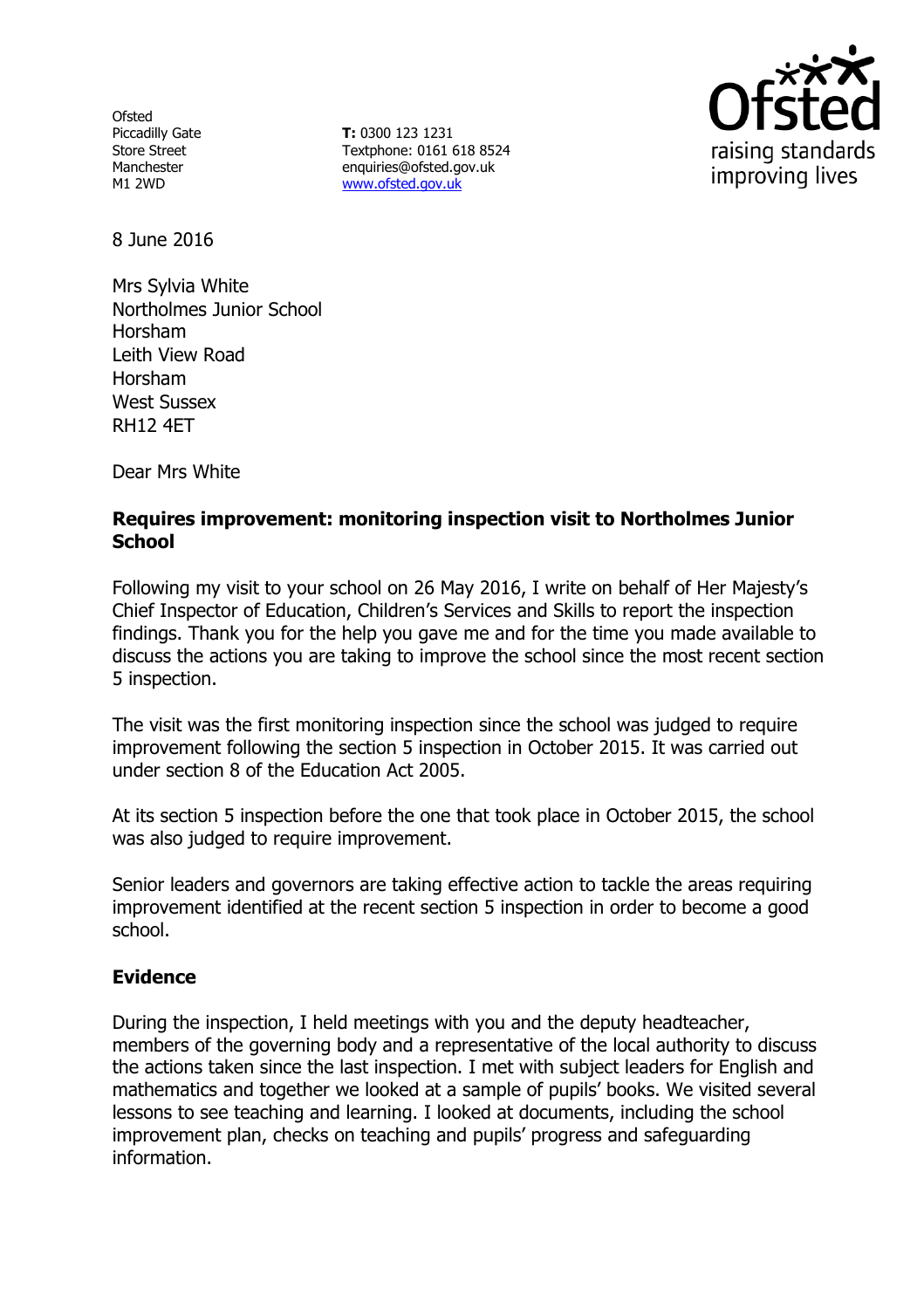

# **Context**

The special educational needs coordinator left the school in December 2015. The deputy head has taken on this responsibility until the new coordinator joins the school in September 2016. The headteacher will be leaving the school at the end of this academic year. The deputy headteacher will become the acting headteacher until December 2016. The mathematics leader will be the acting deputy headteacher in the autumn term of 2016.

## **Main findings**

You and your deputy are working together as an effective team and have made a positive start to tackling the areas for improvement highlighted at the last inspection. The school's action plan has clear objectives linked to the right priorities. The plan sets out helpful measures of success and you frequently review the progress the school is making and adapt your actions appropriately. This helps to ensure that you keep the school on the 'right track'. It will be crucial to the school's continued improvement for this momentum to be maintained, as changes in leadership take place.

Leaders undertake a range of monitoring activities, including looking at pupils' books and visiting lessons. This helps them to have an accurate view of the quality of teaching. Leaders use this information carefully to provide useful training and support. As a result, the quality of teaching is improving. However, while there are pockets of good practice by some teachers and teaching assistants, inconsistencies remain, for instance about how well questions are used to check and deepen pupils' understanding.

Subject and year leaders are more effective than they were. They are clear about their responsibilities and relish the opportunity to lead improvement. They are checking pupils' progress and the quality of teaching carefully. They use this information thoughtfully to share good practice and provide support to their colleagues. As a result, they can pinpoint where they have had a positive impact and what they still need to work on.

Pupils are making better progress in writing. Work completed during this academic year shows that pupils are writing more frequently and at length, for a variety of purposes. You have established your English 'toolkit' for pupils: non-negotiables, for example careful proof reading, which help to raise expectations for their written work. Pupils are taking greater care over the presentation of their work and the standard of their handwriting is improving. Teachers often identify and correct pupils' mistakes in spelling, punctuation and grammar. Pupils are frequently given spellings to learn and they collect words they think are new and exciting in their 'magpie' notebooks. As a result, pupils' vocabularies are growing and their writing is more accurate and interesting to read.